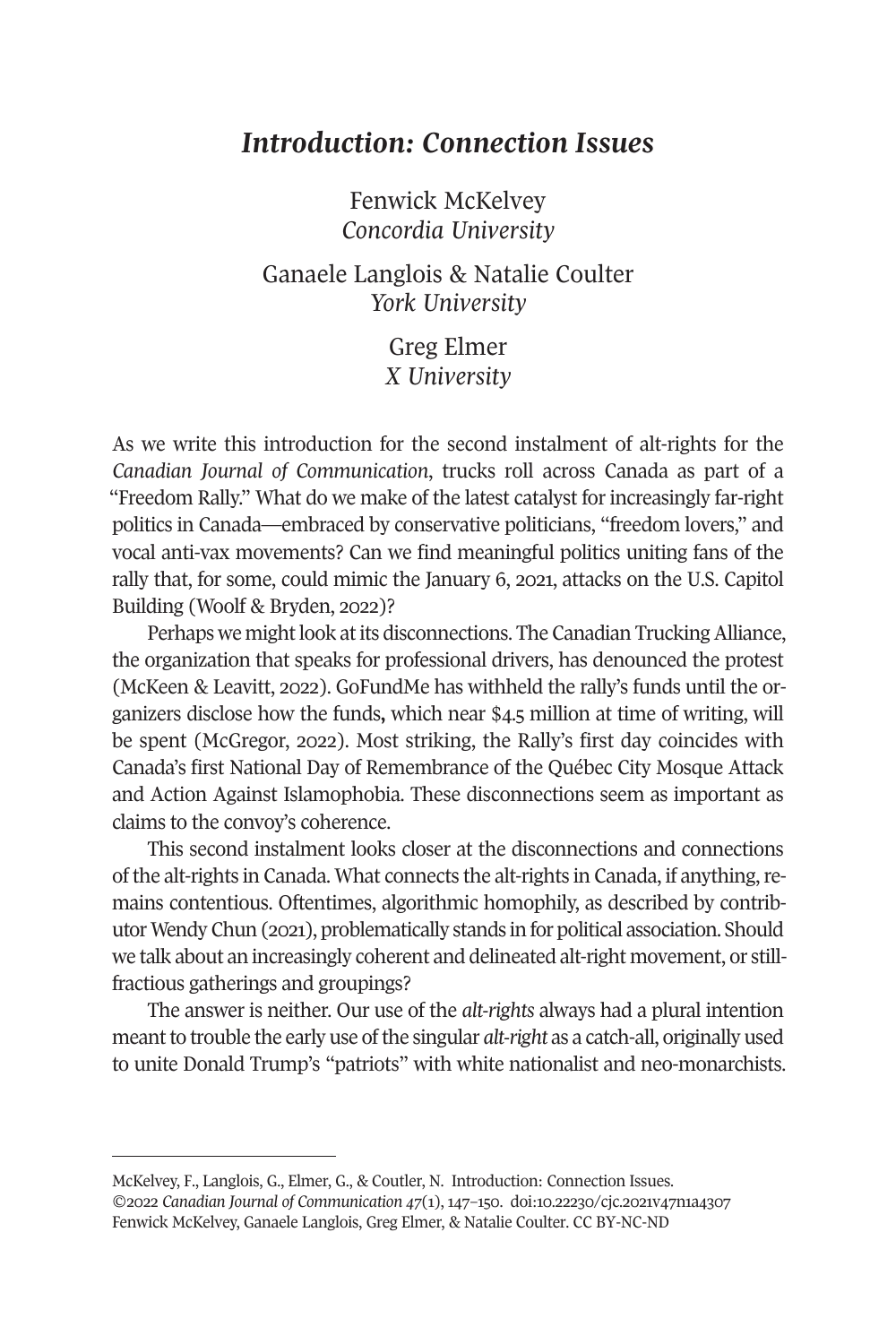148 *Canadian Journal of Communication,* Vol 47(1)

What we offer is an anxious term, representing the frictions of these political mutations at work in Canadian body politics.

Rather than organized links and alliances, alt-rights benefit from structural affinities evidenced, as throughout this special issue: what crosses through them is an emotional politics of betrayal and loss and the decline of imagined notions of "real" (read: sometimes white Anglo Judeo-Christians, sometimes québécois de souche) Canadians. As Fatima Syed (2021) insightfully writes of those protesting Trudeau in the 2021 campaign,

These largely white groups of protestors that have followed Trudeau have an unfair privilege that has been afforded to them by all aspects of society: they largely get away with their hateful rhetoric and actions, and don't get called out or punished for it. (para. 17)

What, then, binds the alt-rights is a political privilege toward outrage and entitled violence accepted by a nation-state founded on the violence of settler colonialism and extractive capitalism. The aggression masks an affective politics that marginalizes those who are deemed not to fit in—both peoples of colour and immigrants—but also those who do not fit within the demands of a culture of extractivism such as climate activists or sensitive liberals.

We attend to these deeper connections as our field reconciles with its own lived disjunctures. All four of the editors of this special issue are professionally connected to X University, formerly known as Ryerson University**,** either by working there in the past or as current faculty working in undergraduate or graduate programs. Being connected to an institution named specifically to honour the architect of the residential school system serves as a reminder that our research takes place in deeply colonial spaces.

This is one example of the challenges in Canadian communication studies: knowing its disconnections. We take seriously André Brock's (2021) warning that "Disinformation is only perceived as bad when it serves to disrupt the interests of whiteness and white power" (para. 5) Headlines about the *rise* of the alt-rights in Canada overlook that these movements have always been here, that worries about disinformation remain focused on a small pocket of Canadians entitled to outrage.

What we see here in tracing the long history that leads from petroculture to #wexit or deep stories of Old Stock Canadians is a chance to articulate how Canadian communication studies might better attend to these structural histories in accounts of the alt-rights. Here we draw inspiration from the critical disinformation syllabus, which aims "To foreground questions of power, institutions, and economic, social, cultural, and technological structures as they shape disinformation" (Marwick, Kuo, Cameron, & Weigel, 2021, para. 3).

Some disconnections come as the field's object of study moves from marginalia to a central preoccupation. Communication and media are a constitutive crisis for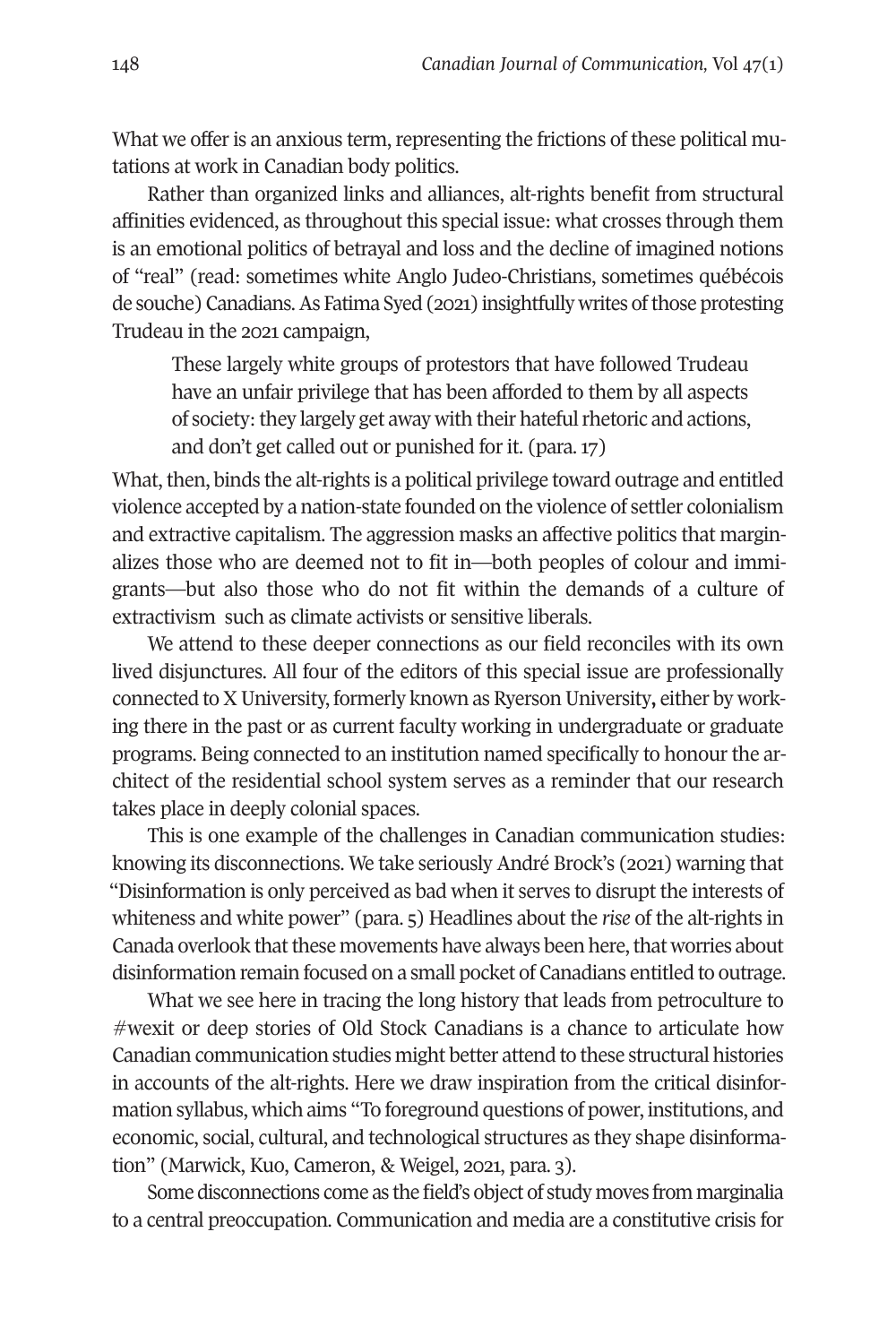## **McKelvey, Langlois, Coulter, & Elmer** *Introduction* 149

any governing agenda, and yet, the very problems of communication have become technical ones. Such a tension compounds the present matters of research access; simply put, researchers are cut off from critical data to study the alt-rights. Yet, there is another disjuncture around whether we have let the very question of commutative inquiry be reframed as a data issue, effectively muting concerns over whether the data should be collected in the first place.<sup>1</sup> In each of these articles, we also find methods to navigate this *compromised* vantage point with the failing for the God's eye trick of big data, a theme emphasized by Catherine D'Ignazio and Lauren Klein (2020), as well as Greg Elmer, Ganele Langlois, and Joanna Redden (2015).

The four articles in this issue consider disconnection as a conceptual, methodological, and mediated issue. **Melody Devries** introduces the homophilic avatar to reconsider affinities to the alt-rights, countering conventional psychologizing of the alt-rights through archetypal research. Also concerned with matters of association, **Javier Ruiz-Soler** and **Wendy Chun** question how the Wexit movement relates to other alt-rights and find a regional conservatism distinct from harder alt-rights. As Devries, Soler, and Chun find conceptual disconnects in the alt-rights, **Sandra Robinson** and **Luke Munn** find literal ones. Robinson calls for a *disconnection studies* to attend to the strategic, planned disconnections of alt-rights from social media toward alternative social media. Munn offers an important look into one of those destinations: the platform Gab.

This special issue section continues to explore new opportunities for more engaged, connected research that have appeared in this journal. Sandra Smeltzer and Leslie Shade (2007) wrote, "Communications as a field in Canada has a long history of being critical, policy-oriented, and interventionist" (p. 14). That engagement is part of a necessary tradition that now must navigate a turn toward disinformation studies that runs counter to critical tradition. Reflecting on the insurgency at the U.S. Capitol Building on January 6, 2021, [Daniel Kreiss \(20](mailto:fenwick.mckelvey@concordia.ca)22) [calls for a r](mailto:fenwick.mckelvey@concordia.ca)e-connection of sort to "*center power and interest* in st[udies of disinfo](mailto:gana@yorku.ca)rmation and propaganda" (para. 8). I[n offering up this](mailto:gelmer@ryerson.ca) anxious approach to the alt-rights, we seek to disconn[ect alt-rights as a f](mailto:ncoulter@yorku.ca)ad and reconnect the label to deeper questions of power and culture that have enabled a politics of alienation and outrage and, at its worst, Canada's troubled history of extreme right-wing violence and terrorist attacks.

## **Note**

1. Many have made this point, but Fenwick McKelvey best recalls that Sara T. Roberts made this point on Twitter most recently.

**Fenwick McKelvey** is Associate Professor at Concordia University. Email: fenwick.mckelvey@ concordia.ca . **Ganaele Langlois** is Associate Professor at York University. Email: gana@yorku.ca . **Greg Elmer** is Professor at X University. Email: gelmer@ryerson.ca . **Natalie Coulter** is Associate Professor at York University. Email: ncoulter@yorku.ca .